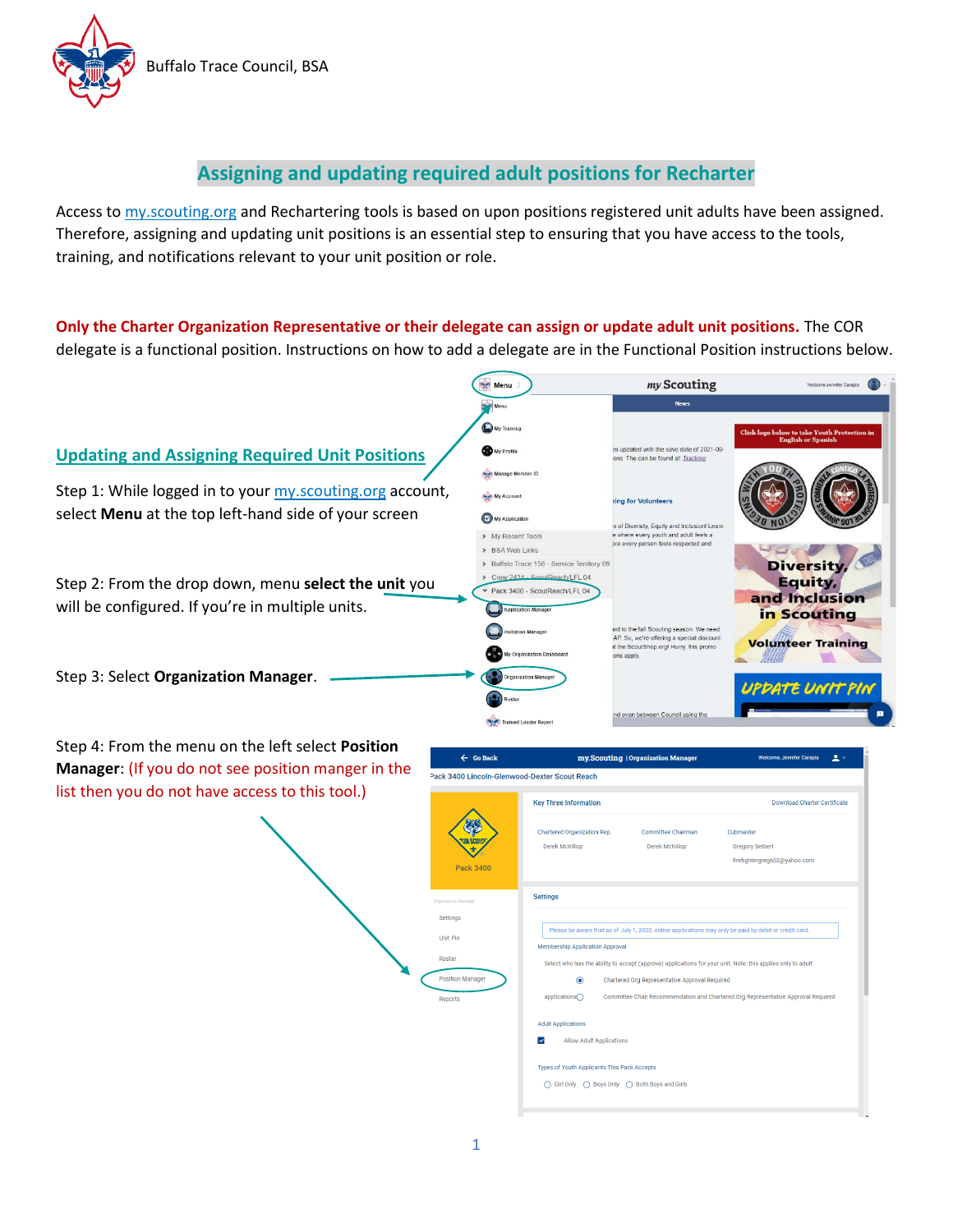

At the top of the page, you will see two tabs, one for Registered Positions and one for Functional Roles.

The page will open with the Registered Positions showing.

**Note:** only the council can update or change the person holding the COR position. All other positions can be changed by the COR or their delegate.

| $\leftarrow$ Go Back                     | my.Scouting   Organization Manager                                                                                        | $\blacktriangle$ $\vee$<br><b>Welcome, Jennifer Carapia</b>           |                                                                   |  |
|------------------------------------------|---------------------------------------------------------------------------------------------------------------------------|-----------------------------------------------------------------------|-------------------------------------------------------------------|--|
|                                          | Pack 3400 Lincoln-Glenwood-Dexter Scout Reach                                                                             |                                                                       |                                                                   |  |
|                                          | <b>Registered Positions</b><br><b>KEY 3:</b><br>Committee Chairman (1/1*)<br>$+\!\!\!-\!\!\!-$<br>Derek McKillop <b>⊙</b> | <b>Functional Roles</b><br>Cubmaster (1/1*)<br>Gregory Seibert ?<br>÷ | Chartered Organization Rep. (1/1*)<br>Derek McKillop <sup>O</sup> |  |
| <b>Pack 3400</b><br>Organization Manager | <b>Committee Member (3)</b>                                                                                               | Den Leader (1)                                                        | <b>Assistant Cubmaster (0)</b>                                    |  |
| Settings                                 | $\frac{1}{2}$<br>Ana Stransky <b>⊙</b>                                                                                    | Elizabeth Sinning <b>⊙</b><br>$\frac{1}{1-\epsilon}$                  |                                                                   |  |
| <b>Unit Pin</b>                          | $\frac{1}{2}$<br>Jennifer Carapia <a></a>                                                                                 |                                                                       |                                                                   |  |
| Roster                                   | Jonathan Keck <b>⊙</b><br>$\frac{1}{2}$                                                                                   |                                                                       |                                                                   |  |
| <b>Position Manager</b>                  |                                                                                                                           |                                                                       |                                                                   |  |
| Reports                                  | <b>Assistant Webelos Leader (0)</b>                                                                                       | Asst. Den Leader (0)                                                  | <b>Executive Officer (1*)</b>                                     |  |
|                                          |                                                                                                                           |                                                                       | Derek McKillop <b>⊙</b><br>$\stackrel{\circ}{\leftarrow}$         |  |
|                                          | Lion Guide (0)                                                                                                            | <b>New Member Coordinator (0)</b>                                     | Pack Trainer (0)                                                  |  |
|                                          | <b>Parent Coordinator (0)</b>                                                                                             | <b>Tiger Den Leader (0)</b>                                           | Unit Chaplain (0/1)                                               |  |
|                                          |                                                                                                                           |                                                                       |                                                                   |  |

## **Updating and Assigning Functional Roles**

Only the COR can assign this functional role:

• **COR Delegate** – the Charter Organization Representative (COR) is the person authorized to assign positions and accept adults in accordance with the BSA Bylaws. This configuration allows the COR to designate another person who is a registered leader in the unit to also assign volunteer positions and accept adult applications

The COR, COR delegate, Unit Key 3, and Unit Key 3 delegates can assign registered adults to these functional roles:

• **Key 3 Delegate** – This role will have the same access to Online Registration as the Committee Chair and the Cubmaster, Scoutmaster, Venturing Advisor, or Exploring Advisor. Up to three people can be assigned to this role. In this role they can accept youth applications.

 $\leftarrow$  Go Back my.Scouting | Organization Manager Welcome, Jennifer Carapia  $\qquad \qquad \triangleq$   $\vee$ Step 1: While on the **Position Manager** Pack 3400 Lincoln-Glenwood-Dexter Scout Reach Screen, select the tab at the top that says **Functional Roles**. **Functional Roles** • If all the positions in that role are COR Delegate (0/1) Key 3 Delegate (1/3) **Registration Inquiry (0)** not filled, you will see an **ADD** ADD  $\bullet$ + Jennifer Carapia <a>  $\Theta$ ADD <sup>a</sup> button. Pack 3400 ADD @ • If all positions in that role are Unit Advancement Chair (1/1) Unit Training Chair (0/1) Youth Protection Champion (0/1) + Jennifer Carapia ⊙  $\Theta$ ADD <sup>O</sup> ADD @ filled, you will just see the names Settings of the adults holding the position.Unit Pin Roste Position Manager Reports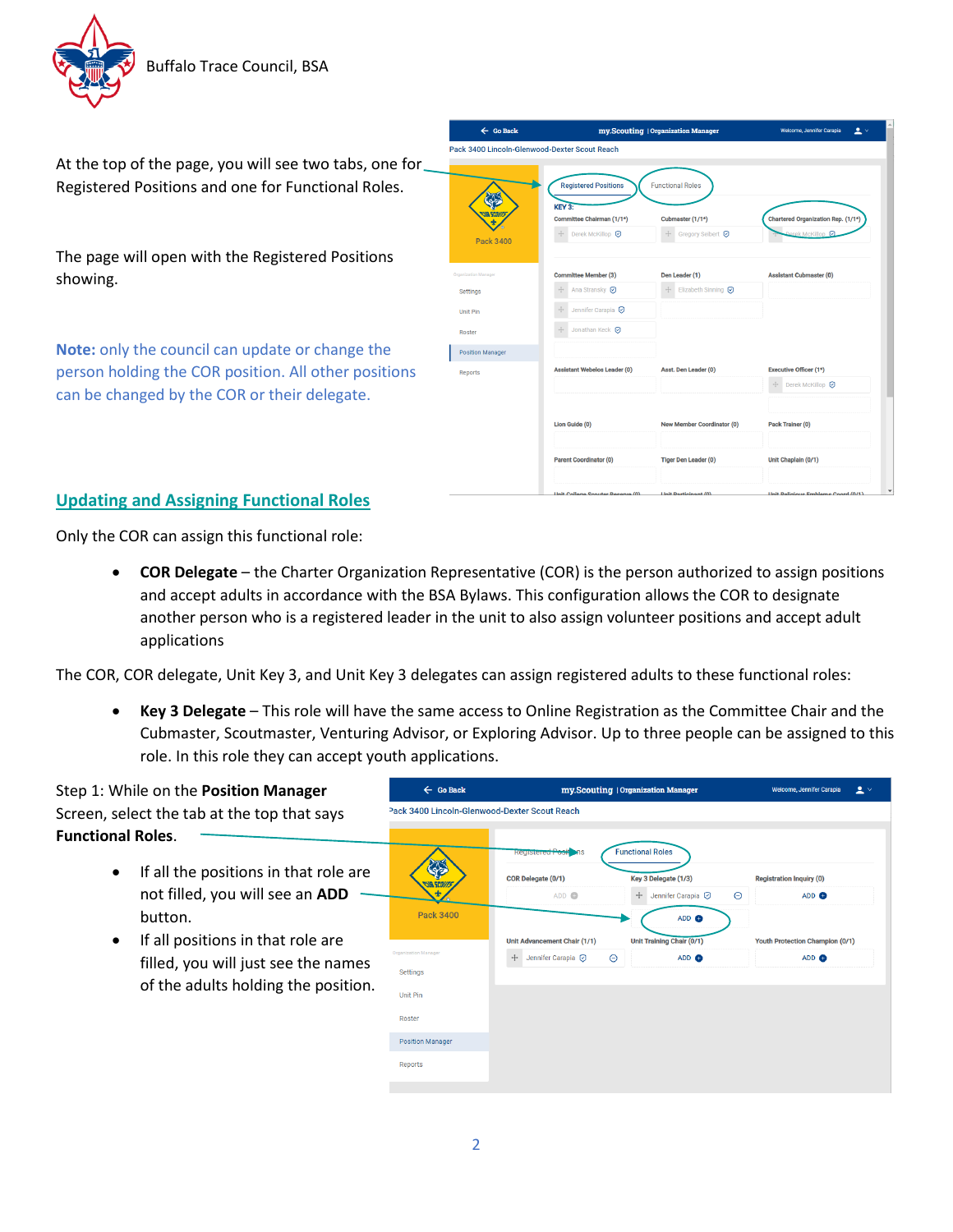

Step 2: To change a person out of a functional position:

- **Select the Blue Circle** beside the person's name. With a negative symbol.
- A pop up asking for the **Expiry Date** will appear. Put in the date that you want the position to change. If the Expiry Date you enter is greater than today's date, then the person will remain in the position until that date.
- If the Expiry Date is today's date or before, **Select Expire Position** and the person will be moved out of that position and the **ADD** button will show for that position.





| $\leftarrow$ Go Back<br>Pack 3400 Lincoln-Glenwou-Dealer Joual Regul | my Scouting   Organization Manager<br>The position is expired as of 2021-10-20. Please allow up to 24 hours for the changes to take effect. |                               |                  |                                 | <b>Welcome, Jennifer Carapia</b> | 2 <sub>v</sub> |  |
|----------------------------------------------------------------------|---------------------------------------------------------------------------------------------------------------------------------------------|-------------------------------|------------------|---------------------------------|----------------------------------|----------------|--|
|                                                                      | Registered Positions<br><b>Functional Roles</b>                                                                                             |                               |                  |                                 |                                  |                |  |
|                                                                      | COR Delegate (0/1)                                                                                                                          | Key 3 Delegate (0/9)          |                  | <b>Registration Inquiry (0)</b> |                                  |                |  |
|                                                                      | ADD <sup>O</sup>                                                                                                                            |                               | ADD <sup>O</sup> |                                 | ADD <sup>O</sup>                 |                |  |
| <b>Pack 3400</b>                                                     | Unit Advancement Chair (1/1)                                                                                                                | Unit Training Chair (0/1)     |                  |                                 | Youth Protection Champion (0/1)  |                |  |
|                                                                      | Jennifer Carapia <a><br/><math>+</math><br/><math>\Theta</math></a>                                                                         |                               | ADD <sup>O</sup> |                                 | ADD <sup>O</sup>                 |                |  |
| Settings<br><b>Unit Pin</b><br>Roster                                |                                                                                                                                             |                               |                  |                                 |                                  |                |  |
| <b>Position Manager</b><br>Reports                                   |                                                                                                                                             |                               |                  |                                 |                                  |                |  |
|                                                                      | Contact                                                                                                                                     | <b>Terms &amp; Conditions</b> |                  |                                 |                                  |                |  |